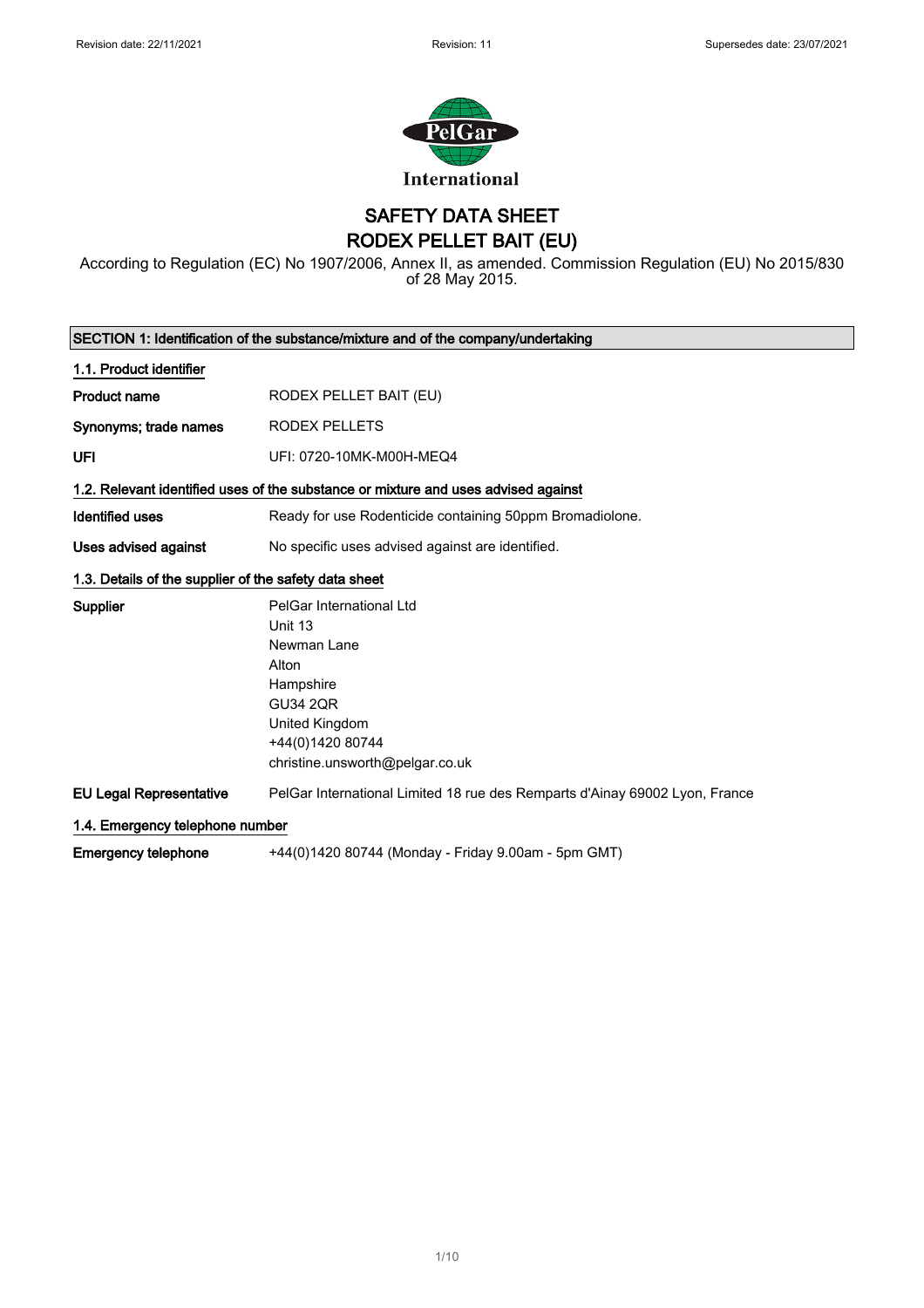| National emergency telephone Austria: +43 1 406 43 43 |                                                                         |
|-------------------------------------------------------|-------------------------------------------------------------------------|
| number                                                | Belgium: 070 245 245                                                    |
|                                                       | Bulgaria: +359 2 9154 233                                               |
|                                                       | Croatia: +3851 2348 342                                                 |
|                                                       | Cyprus: 1401                                                            |
|                                                       | Czech Republic: +420 224 919 293, +420 224 915 402                      |
|                                                       | Denmark: +45 8212 1212                                                  |
|                                                       | Estonia: 16662                                                          |
|                                                       | Finland: 0800 147 111                                                   |
|                                                       | France: +33 (0) 145 42 59 59                                            |
|                                                       | Germany: +44 (0)1420 80744 (9am-5pm Monday- Friday GMT)                 |
|                                                       | Greece: (0030) 2107793777                                               |
|                                                       | Hungary: +36-80-201-199                                                 |
|                                                       | Iceland: (+354) 543 1000 / 112                                          |
|                                                       | Ireland: Members of Public: +353 (01) 809 2166. (8am-10pm daily)        |
|                                                       | Ireland: Healthcare Professionals: +353 (01) 809 2566 (24 hour service) |
|                                                       | Italy: 0382-24444                                                       |
|                                                       | Latvia: +371 67042473                                                   |
|                                                       | Liechtenstein: +44 (0)1420 80744 (9am-5pm Monday- Friday GMT)           |
|                                                       | Lithuania: +370 (85) 2362052                                            |
|                                                       | Luxembourg: 8002 5500                                                   |
|                                                       | Malta: +44 (0)1420 80744 (9am-5pm Monday- Friday GMT)                   |
|                                                       | Netherlands: +31(0)30 274 8888 Healthcare Professionals only            |
|                                                       | Norway: 22 59 13 00                                                     |
|                                                       | Poland: +44 (0)1420 80744 (9am-5pm Monday- Friday GMT)                  |
|                                                       | Portugal: +351 800 250 250                                              |
|                                                       | Romania: +40213183606                                                   |
|                                                       | Slovakia: +421 2 5477 4166                                              |
|                                                       | Slovenia: 112                                                           |
|                                                       | Spain: +34 91 562 04 20                                                 |
|                                                       | Sweden: 112 – Begär Giftinformation                                     |

## SECTION 2: Hazards identification

| 2.1. Classification of the substance or mixture |                                   |
|-------------------------------------------------|-----------------------------------|
| Classification (EC 1272/2008)                   |                                   |
| <b>Physical hazards</b>                         | Not Classified                    |
| <b>Health hazards</b>                           | Repr. 1B - H360D STOT RE 1 - H372 |
| <b>Environmental hazards</b>                    | Not Classified                    |
| 2.2. Label elements                             |                                   |
| <b>Hazard pictograms</b>                        |                                   |
|                                                 |                                   |

| Signal word       | Danger                                                                       |
|-------------------|------------------------------------------------------------------------------|
| Hazard statements | H360D May damage the unborn child.                                           |
|                   | H372 Causes damage to organs (Blood) through prolonged or repeated exposure. |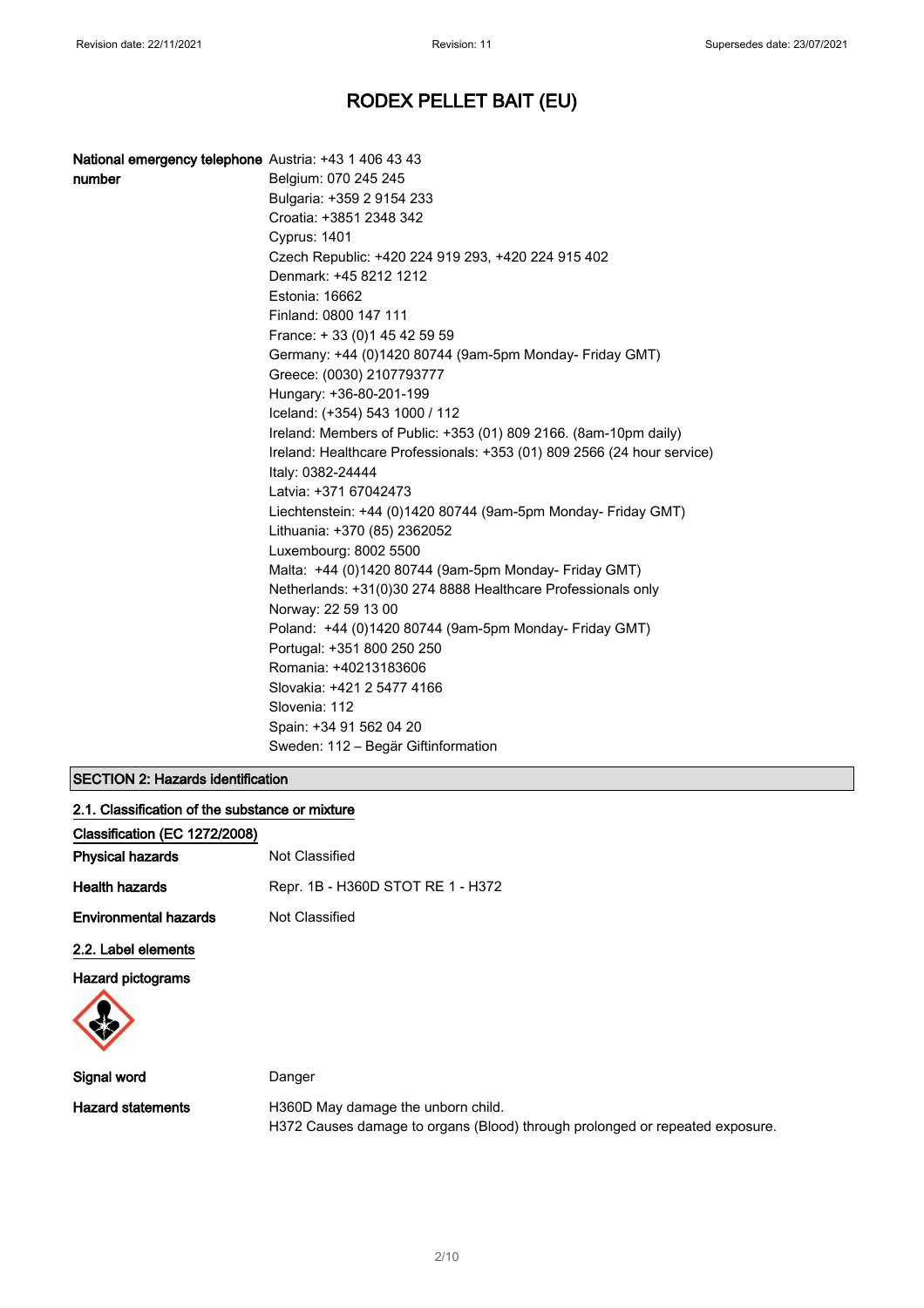| <b>Precautionary statements</b>   | P201 Obtain special instructions before use.<br>P202 Do not handle until all safety precautions have been read and understood.<br>P280 Wear protective gloves.<br>P308+P313 IF exposed or concerned: Get medical advice/attention.<br>P314 Get medical advice/ attention if you feel unwell.<br>P301+P310 IF SWALLOWED: Immediately call a POISON CENTER/ doctor.<br>P405 Store locked up.<br>P404 Store in a closed container.<br>P501 Dispose of contents/ container in accordance with national regulations. |
|-----------------------------------|-----------------------------------------------------------------------------------------------------------------------------------------------------------------------------------------------------------------------------------------------------------------------------------------------------------------------------------------------------------------------------------------------------------------------------------------------------------------------------------------------------------------|
| Supplemental label<br>information | Keep / Store away from foodstuffs, beverages and animal feeding stuffs.                                                                                                                                                                                                                                                                                                                                                                                                                                         |

### 2.3. Other hazards

This product does not contain any substances classified as PBT or vPvB.

# SECTION 3: Composition/information on ingredients

| 3.2. Mixtures                                                                                                                                                                     |                                |
|-----------------------------------------------------------------------------------------------------------------------------------------------------------------------------------|--------------------------------|
| 2,2'-Iminodiethanol                                                                                                                                                               | < 0.1%                         |
| CAS number: 111-42-2                                                                                                                                                              | EC number: 203-868-0           |
| Classification<br><b>Acute Tox. 4 - H302</b><br>Skin Irrit. 2 - H315<br>Eye Dam. 1 - H318<br><b>STOT RE 2 - H373</b>                                                              |                                |
| <b>BROMADIOLONE (EU)</b>                                                                                                                                                          | 0.005%                         |
| CAS number: 28772-56-7                                                                                                                                                            | EC number: 249-205-9           |
| M factor (Acute) = $1$                                                                                                                                                            | M factor (Chronic) = $1$       |
| Classification<br>Acute Tox. 1 - H300<br>Acute Tox. 1 - H310<br>Acute Tox. 1 - H330<br>Repr. 1B - H360D<br>STOT RE 1 - H372<br>Aquatic Acute 1 - H400<br>Aquatic Chronic 1 - H410 |                                |
| <b>Denatonium Benzoate</b><br>CAS number: 3734-33-6                                                                                                                               | < 0.1%<br>EC number: 223-095-2 |
| Classification<br>Acute Tox. 4 - H302<br>Aquatic Chronic 3 - H412                                                                                                                 |                                |
| The full text for all hazard statements is displayed in Section 16.                                                                                                               |                                |

## SECTION 4: First aid measures

### 4.1. Description of first aid measures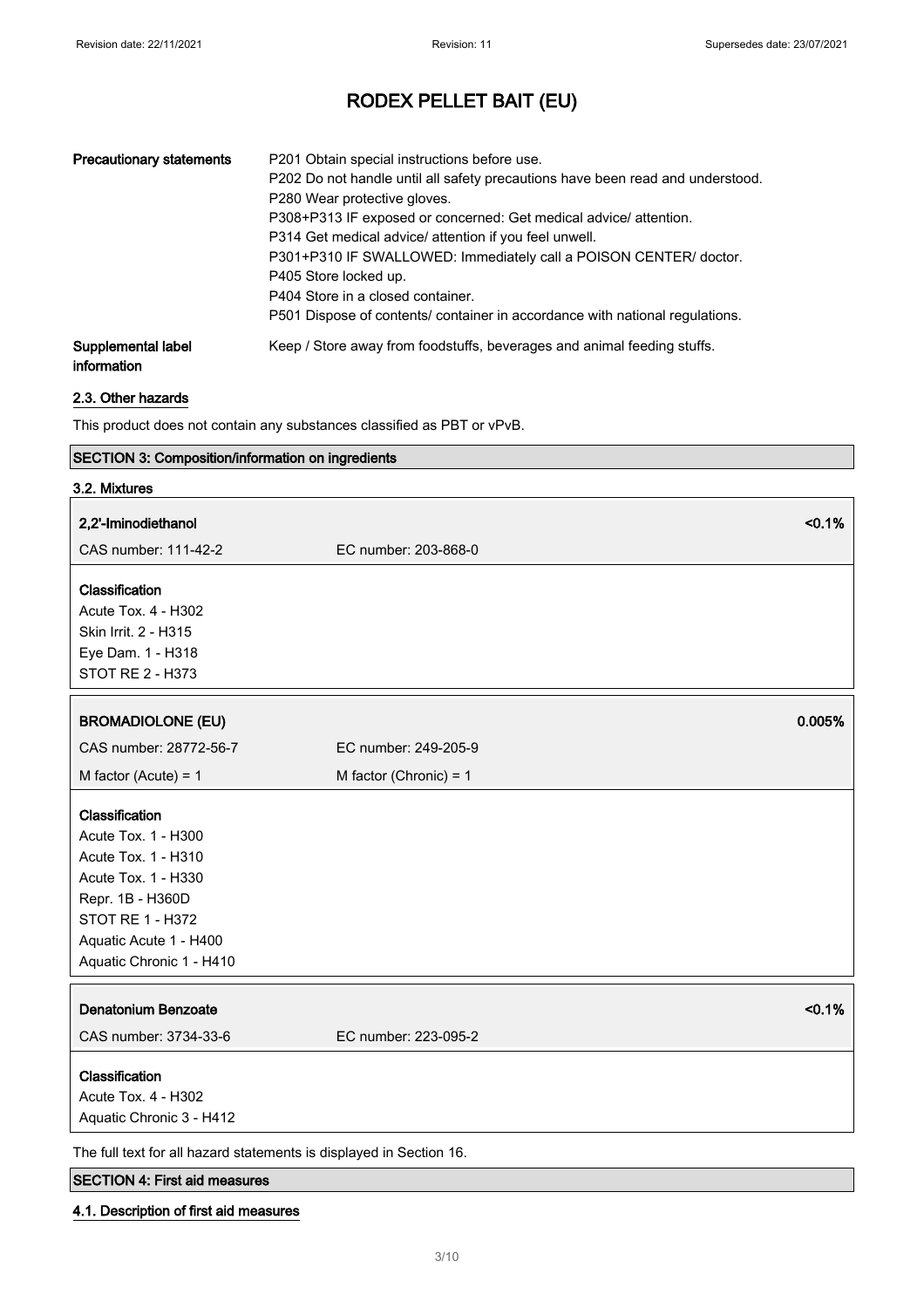| <b>General information</b>                                       | In case of accident or if you feel unwell, seek medical advice immediately (show the label<br>where possible). Advice for Medical Doctors: Bromadiolone is an indirect anti-coagulant.<br>Phytomenadione, Vitamin K, is antidotal. Determin prothrombin time not less than 18 hours<br>after consumption. If elevated, administer Vitamin K1 until prothrombin time normalises.<br>Continue determination of prothrombin time for two weeks after withdrawal of antidote and<br>resume treatment if elevation occurs in that time. |  |  |
|------------------------------------------------------------------|------------------------------------------------------------------------------------------------------------------------------------------------------------------------------------------------------------------------------------------------------------------------------------------------------------------------------------------------------------------------------------------------------------------------------------------------------------------------------------------------------------------------------------|--|--|
| Inhalation                                                       | Due to the physical nature of this product, exposure by this route is unlikely. Get medical<br>attention if symptoms are severe or persist.                                                                                                                                                                                                                                                                                                                                                                                        |  |  |
| Ingestion                                                        | Rinse mouth thoroughly with water. Do not induce vomiting. Get medical attention<br>immediately.                                                                                                                                                                                                                                                                                                                                                                                                                                   |  |  |
| <b>Skin contact</b>                                              | May cause irritation to susceptible persons. Immediately take off all contaminated clothing.<br>Wash skin thoroughly with soap and water. Get medical attention if symptoms are severe or<br>persist after washing.                                                                                                                                                                                                                                                                                                                |  |  |
| Eye contact                                                      | May cause eye irritation to susceptible persons. Rinse immediately with plenty of water and<br>seek medical advice.                                                                                                                                                                                                                                                                                                                                                                                                                |  |  |
| Protection of first aiders                                       | First aid personnel should wear appropriate protective equipment during any rescue.                                                                                                                                                                                                                                                                                                                                                                                                                                                |  |  |
| 4.2. Most important symptoms and effects, both acute and delayed |                                                                                                                                                                                                                                                                                                                                                                                                                                                                                                                                    |  |  |
| <b>General information</b>                                       | The severity of the symptoms described will vary dependent on the concentration and the<br>length of exposure.                                                                                                                                                                                                                                                                                                                                                                                                                     |  |  |
| Ingestion                                                        | Harmful if swallowed.                                                                                                                                                                                                                                                                                                                                                                                                                                                                                                              |  |  |
|                                                                  | 4.3. Indication of any immediate medical attention and special treatment needed                                                                                                                                                                                                                                                                                                                                                                                                                                                    |  |  |
| Notes for the doctor                                             | Treat symptomatically.                                                                                                                                                                                                                                                                                                                                                                                                                                                                                                             |  |  |
| <b>SECTION 5: Firefighting measures</b>                          |                                                                                                                                                                                                                                                                                                                                                                                                                                                                                                                                    |  |  |
| 5.1. Extinguishing media                                         |                                                                                                                                                                                                                                                                                                                                                                                                                                                                                                                                    |  |  |
| Suitable extinguishing media                                     | The product is not flammable. Extinguish with alcohol-resistant foam, carbon dioxide, dry<br>powder or water fog. Use fire-extinguishing media suitable for the surrounding fire.                                                                                                                                                                                                                                                                                                                                                  |  |  |
| Unsuitable extinguishing<br>media                                | Do not use water jet as an extinguisher, as this will spread the fire.                                                                                                                                                                                                                                                                                                                                                                                                                                                             |  |  |
| 5.2. Special hazards arising from the substance or mixture       |                                                                                                                                                                                                                                                                                                                                                                                                                                                                                                                                    |  |  |
| Specific hazards                                                 | None known.                                                                                                                                                                                                                                                                                                                                                                                                                                                                                                                        |  |  |
| <b>Hazardous combustion</b><br>products                          | Thermal decomposition or combustion products may include the following substances:<br>Harmful gases or vapours.                                                                                                                                                                                                                                                                                                                                                                                                                    |  |  |
| 5.3. Advice for firefighters                                     |                                                                                                                                                                                                                                                                                                                                                                                                                                                                                                                                    |  |  |
| Protective actions during<br>firefighting                        | Avoid breathing fire gases or vapours. Evacuate area. Cool containers exposed to heat with<br>water spray and remove them from the fire area if it can be done without risk. Cool containers<br>exposed to flames with water until well after the fire is out.                                                                                                                                                                                                                                                                     |  |  |
| Special protective equipment<br>for firefighters                 | Wear positive-pressure self-contained breathing apparatus (SCBA) and appropriate protective<br>clothing. Firefighter's clothing conforming to European standard EN469 (including helmets,<br>protective boots and gloves) will provide a basic level of protection for chemical incidents.                                                                                                                                                                                                                                         |  |  |
| <b>SECTION 6: Accidental release measures</b>                    |                                                                                                                                                                                                                                                                                                                                                                                                                                                                                                                                    |  |  |

## 6.1. Personal precautions, protective equipment and emergency procedures

Personal precautions Wear protective clothing as described in Section 8 of this safety data sheet.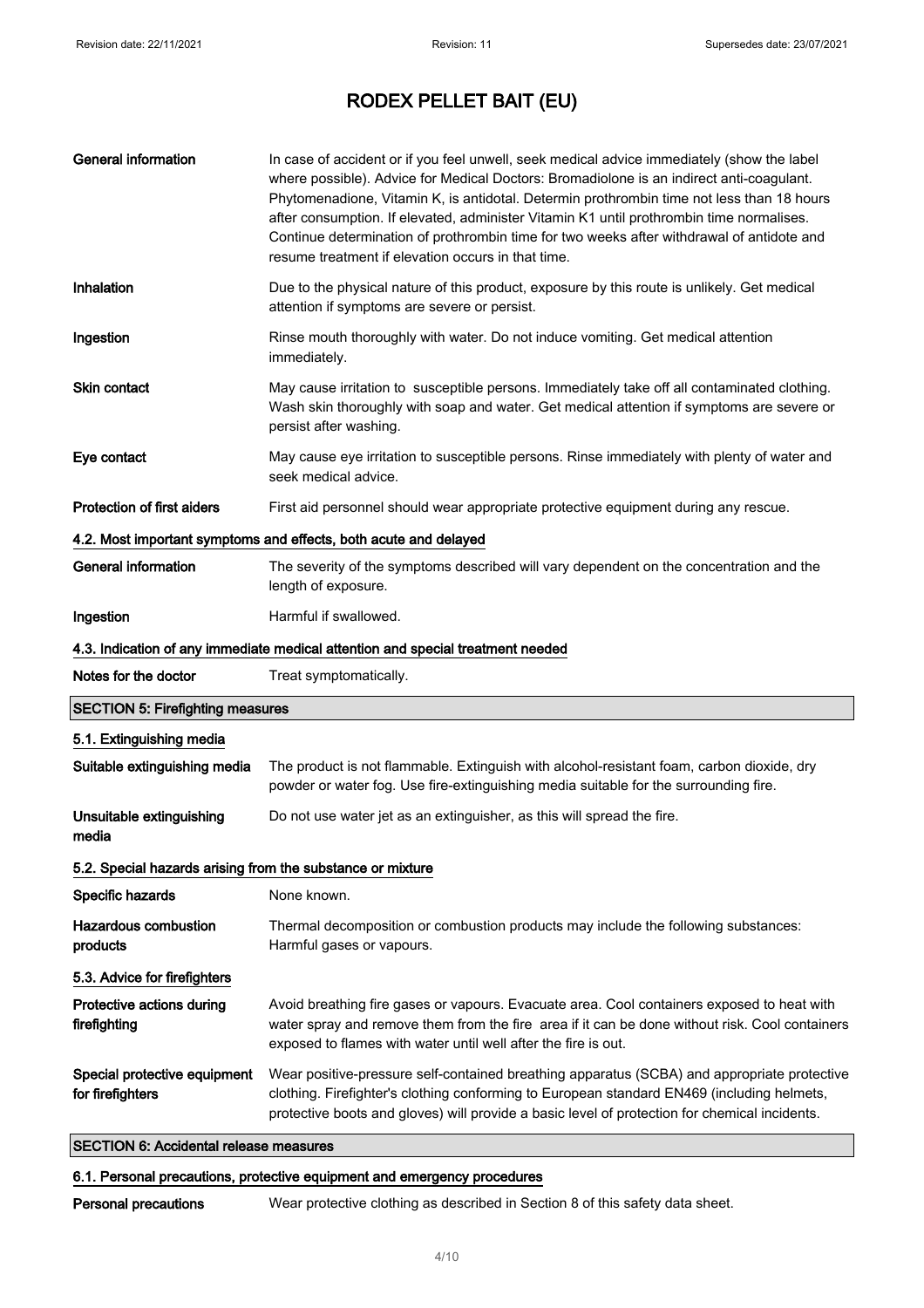### 6.2. Environmental precautions

Environmental precautions Avoid discharge into drains or watercourses or onto the ground.

### 6.3. Methods and material for containment and cleaning up

| Methods for cleaning up | Wear protective clothing as described in Section 8 of this safety data sheet. Clear up spills |
|-------------------------|-----------------------------------------------------------------------------------------------|
|                         | immediately and dispose of waste safely. Collect spillage with a shovel and broom, or similar |
|                         | and reuse, if possible. Collect and place in suitable waste disposal containers and seal      |
|                         | securely. Flush contaminated area with plenty of water. Wash thoroughly after dealing with a  |
|                         | spillage. For waste disposal, see Section 13.                                                 |

### 6.4. Reference to other sections

Reference to other sections For personal protection, see Section 8. See Section 11 for additional information on health hazards. See Section 12 for additional information on ecological hazards. For waste disposal, see Section 13.

### SECTION 7: Handling and storage

# 7.1. Precautions for safe handling Usage precautions **Read and follow manufacturer's recommendations**. Wear protective clothing as described in Section 8 of this safety data sheet. Keep away from food, drink and animal feeding stuffs. Keep container tightly sealed when not in use. Keep away from heat, hot surfaces, sparks, open flames and other ignition sources. No smoking. Advice on general occupational hygiene Wash promptly if skin becomes contaminated. Take off contaminated clothing. Wash contaminated clothing before reuse. 7.2. Conditions for safe storage, including any incompatibilities Storage precautions Keep out of the reach of children. Keep away from food, drink and animal feeding stuffs. Keep only in the original container. Keep container tightly closed, in a cool, well ventilated place. Keep containers upright. Protect containers from damage. Storage class Unspecified storage. 7.3. Specific end use(s) Specific end use(s) The identified uses for this product are detailed in Section 1.2. Usage description **Ready to use rodenticide containing 50 ppm Bromadiolone**. SECTION 8: Exposure controls/Personal protection

#### 8.1. Control parameters

### Occupational exposure limits

Propane-1,2-diol (Propane-1,2-diol Particulates) WEL 8-Hr limit mg/M3: 10 Propane-1,2-diol (Propane-1,2-diol total vapour and particulates) WEL 8-Hr limit ppm: 150

WEL 8Hr limit mg/M3: 474

Kaolin (Kaolin respirable dust) WEL 8-Hr limit mg/M3: 2

| 8.2. Exposure controls              |                                                                                 |
|-------------------------------------|---------------------------------------------------------------------------------|
| Appropriate engineering<br>controls | Provide adequate ventilation.                                                   |
| Personal protection                 | Keep away from food stuffs.                                                     |
| Eve/face protection                 | Avoid contact with eyes. No specific eye protection required during normal use. |
| Hand protection                     | Suitable chemical resistant gloves are recommended for professional users.      |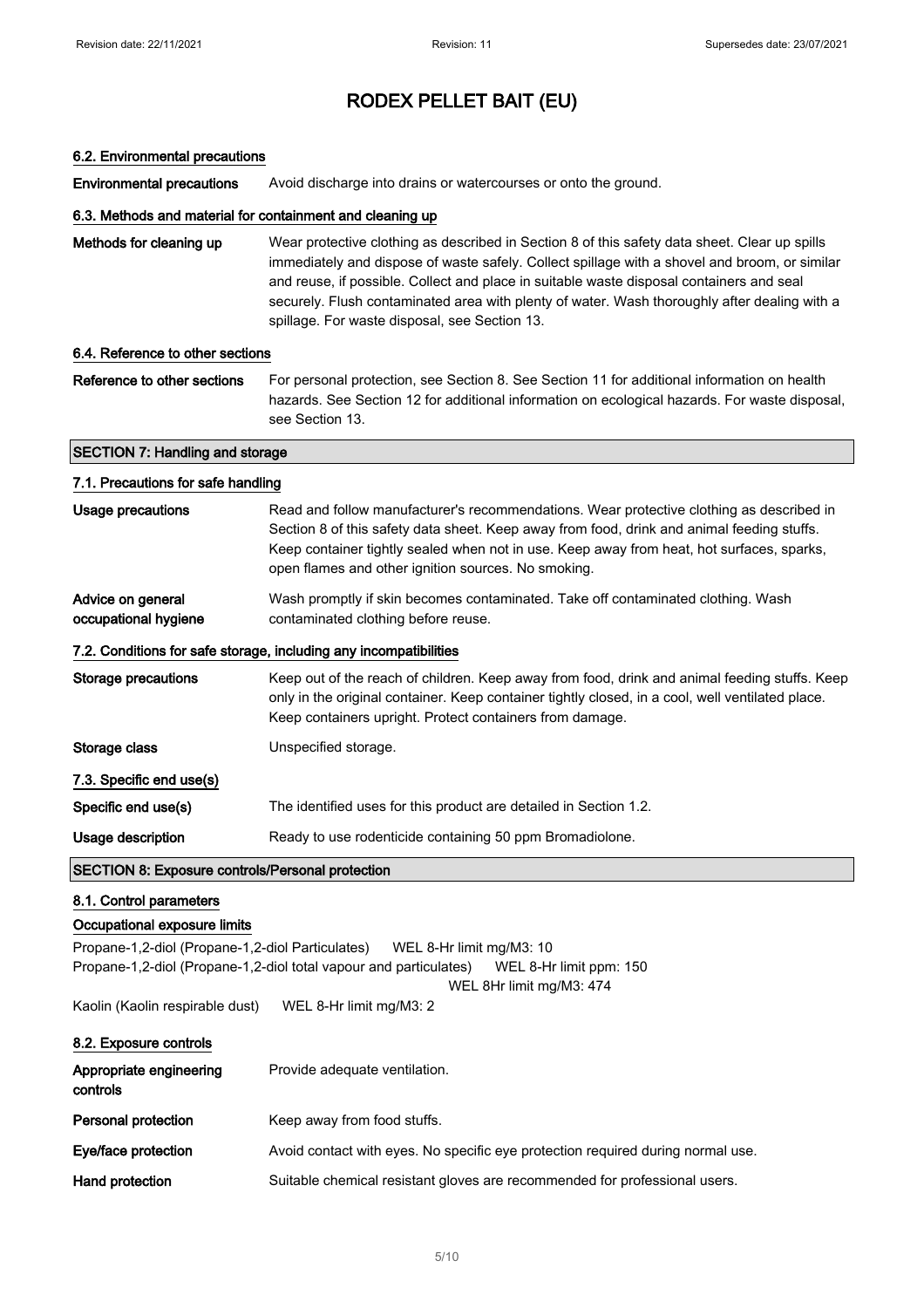| Other skin and body<br>protection         | Personal protective equipment for the body should be selected based on the task being<br>performed and the risks involved.            |
|-------------------------------------------|---------------------------------------------------------------------------------------------------------------------------------------|
| Hygiene measures                          | Wash hands thoroughly after handling. Do not eat, drink or smoke when using this product.<br>Wash contaminated clothing before reuse. |
| Respiratory protection                    | No specific recommendations. Provide adequate ventilation.                                                                            |
| <b>Environmental exposure</b><br>controls | Keep container tightly sealed when not in use. Avoid release to the environment.                                                      |

## SECTION 9: Physical and chemical properties

| 9.1. Information on basic physical and chemical properties |                                 |
|------------------------------------------------------------|---------------------------------|
| Appearance                                                 | Pellets.                        |
| Colour                                                     | Blue, Red.                      |
| Odour                                                      | Slight.                         |
| <b>Odour threshold</b>                                     | No information available.       |
| рH                                                         | No information available.       |
| <b>Melting point</b>                                       | Not relevant.                   |
| Initial boiling point and range                            | Not relevant.                   |
| Flash point                                                | No information available.       |
| <b>Evaporation rate</b>                                    | Not relevant.                   |
| <b>Evaporation factor</b>                                  | No information available.       |
| Flammability (solid, gas)                                  | combustible                     |
| Upper/lower flammability or<br>explosive limits            | No information available.       |
| Other flammability                                         | No information available.       |
| Vapour pressure                                            | Not relevant.                   |
| <b>Vapour density</b>                                      | Not relevant.                   |
| <b>Relative density</b>                                    | $0.6 - 0.7$                     |
| <b>Bulk density</b>                                        | No information available.       |
| Solubility(ies)                                            | No information available.       |
| <b>Partition coefficient</b>                               | Not relevant.                   |
| Auto-ignition temperature                                  | No information available.       |
| <b>Decomposition Temperature</b>                           | No information available.       |
| Viscosity                                                  | Not relevant.                   |
| <b>Explosive properties</b>                                | Not considered to be explosive. |
| Explosive under the influence<br>of a flame                | Not considered to be explosive. |
| <b>Oxidising properties</b>                                | Not oxidising.                  |
| 9.2. Other information                                     |                                 |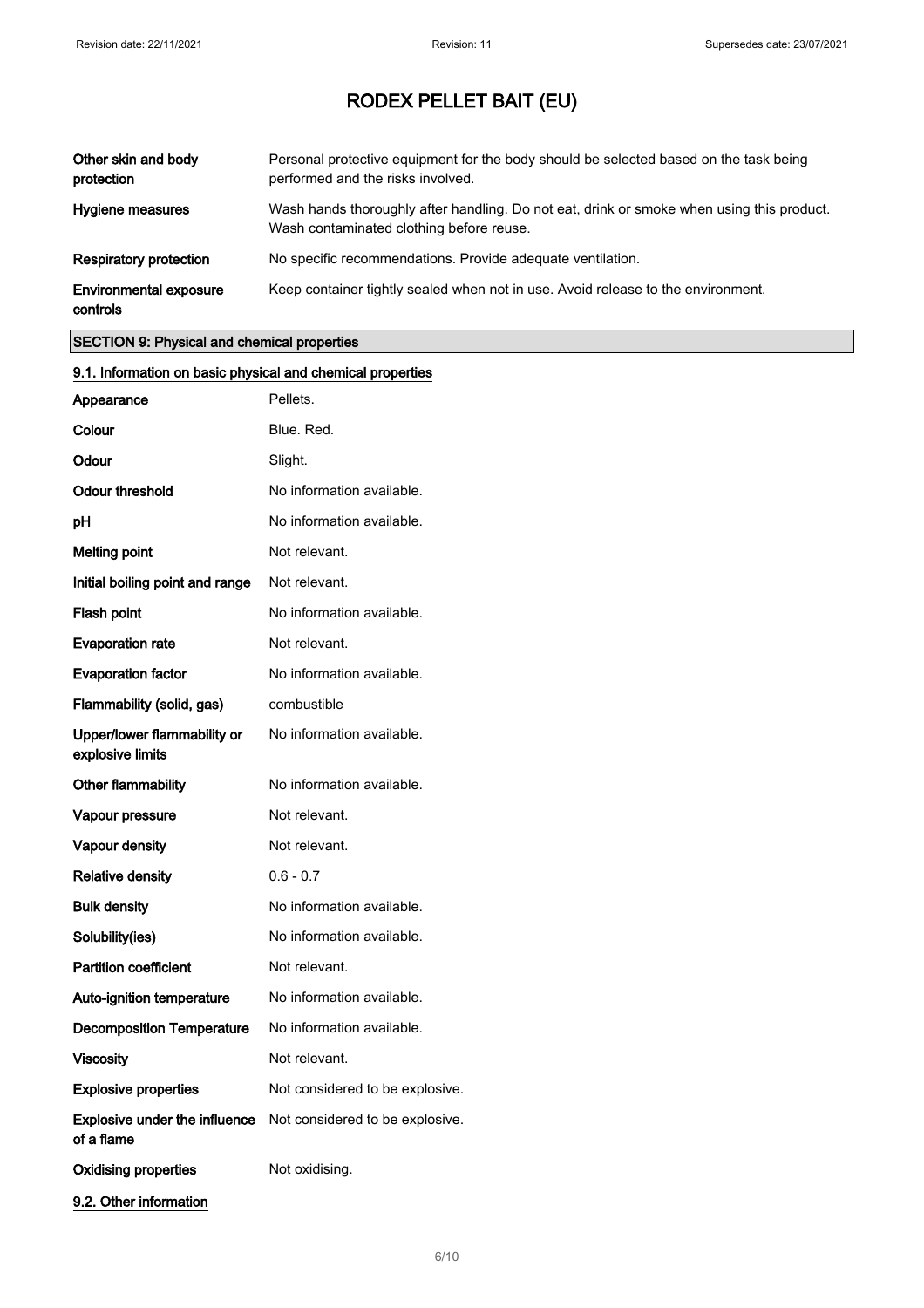| <b>SECTION 10: Stability and reactivity</b>                         |                                                                                                                                                                         |  |
|---------------------------------------------------------------------|-------------------------------------------------------------------------------------------------------------------------------------------------------------------------|--|
| 10.1. Reactivity                                                    |                                                                                                                                                                         |  |
| Reactivity                                                          | There are no known reactivity hazards associated with this product.                                                                                                     |  |
| 10.2. Chemical stability                                            |                                                                                                                                                                         |  |
| <b>Stability</b>                                                    | Stable at normal ambient temperatures and when used as recommended. Stable under the<br>prescribed storage conditions.                                                  |  |
| 10.3. Possibility of hazardous reactions                            |                                                                                                                                                                         |  |
| Possibility of hazardous<br>reactions                               | Keep away from: Oxidising agents.                                                                                                                                       |  |
| 10.4. Conditions to avoid                                           |                                                                                                                                                                         |  |
| <b>Conditions to avoid</b>                                          | Heat, sparks, flames.                                                                                                                                                   |  |
| 10.5. Incompatible materials                                        |                                                                                                                                                                         |  |
| Materials to avoid                                                  | No specific material or group of materials is likely to react with the product to produce a<br>hazardous situation.                                                     |  |
| 10.6. Hazardous decomposition products                              |                                                                                                                                                                         |  |
| Hazardous decomposition<br>products                                 | Does not decompose when used and stored as recommended. Thermal decomposition or<br>combustion products may include the following substances: Harmful gases or vapours. |  |
| <b>SECTION 11: Toxicological information</b>                        |                                                                                                                                                                         |  |
| 11.1. Information on toxicological effects                          |                                                                                                                                                                         |  |
| Acute toxicity - oral                                               |                                                                                                                                                                         |  |
| Notes (oral LD <sub>50</sub> )                                      | >2000 mg/kg                                                                                                                                                             |  |
| Acute toxicity - dermal                                             |                                                                                                                                                                         |  |
| Notes (dermal LD <sub>50</sub> )                                    | >2000 mg/kg                                                                                                                                                             |  |
| Acute toxicity - inhalation<br>Notes (inhalation LC <sub>50</sub> ) | >5 mg/l (Dust)                                                                                                                                                          |  |
| Skin corrosion/irritation<br>Animal data                            | Based on available data the classification criteria are not met.                                                                                                        |  |
| Serious eye damage/irritation<br>Serious eye damage/irritation      | Based on available data the classification criteria are not met.                                                                                                        |  |
| Respiratory sensitisation<br>Respiratory sensitisation              | Based on available data the classification criteria are not met.                                                                                                        |  |
| Skin sensitisation<br><b>Skin sensitisation</b>                     | Based on available data the classification criteria are not met.                                                                                                        |  |
| Germ cell mutagenicity<br>Genotoxicity - in vitro                   | Based on available data the classification criteria are not met.                                                                                                        |  |
| Carcinogenicity<br>Carcinogenicity                                  | Based on available data the classification criteria are not met.                                                                                                        |  |
| <b>IARC</b> carcinogenicity                                         | None of the ingredients are listed or exempt.                                                                                                                           |  |
| Reproductive toxicity<br>Reproductive toxicity - fertility          | Based on available data the classification criteria are not met.                                                                                                        |  |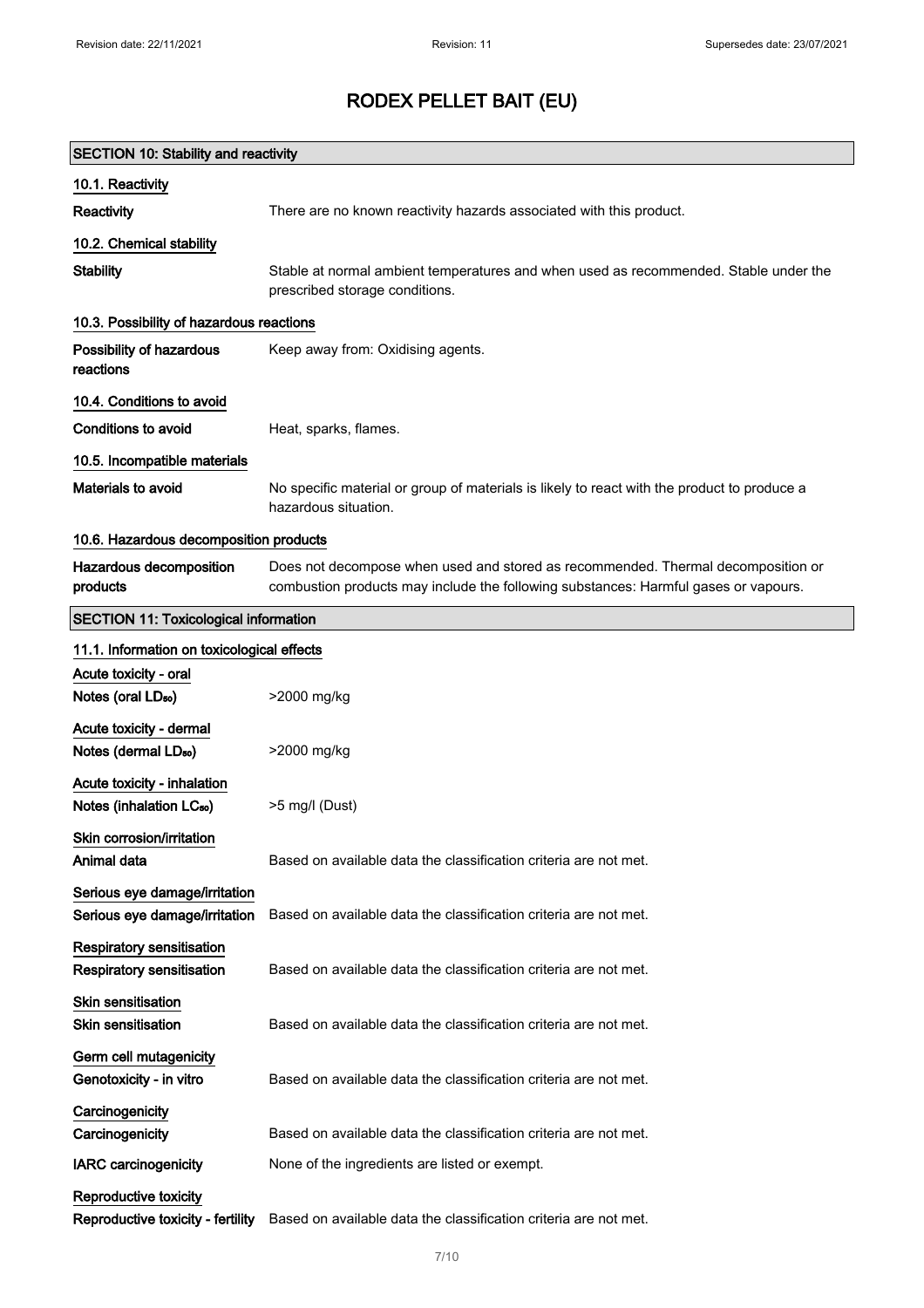| Reproductive toxicity -<br>development             | May damage the unborn child.                                                                                                                                                                        |  |
|----------------------------------------------------|-----------------------------------------------------------------------------------------------------------------------------------------------------------------------------------------------------|--|
| Specific target organ toxicity - single exposure   |                                                                                                                                                                                                     |  |
| STOT - single exposure                             | Not classified as a specific target organ toxicant after a single exposure.                                                                                                                         |  |
| Specific target organ toxicity - repeated exposure |                                                                                                                                                                                                     |  |
| STOT - repeated exposure                           | STOT RE 1 - H372                                                                                                                                                                                    |  |
| <b>Aspiration hazard</b><br>Aspiration hazard      | Not relevant. Solid.                                                                                                                                                                                |  |
| <b>General information</b>                         | Avoid contact during pregnancy/while nursing. May damage fertility. The severity of the<br>symptoms described will vary dependent on the concentration and the length of exposure.                  |  |
| Inhalation                                         | No specific symptoms known.                                                                                                                                                                         |  |
| Ingestion                                          | See section 4 - First Aid                                                                                                                                                                           |  |
| <b>Skin contact</b>                                | Prolonged contact may cause dryness of the skin.                                                                                                                                                    |  |
| Eye contact                                        | No specific symptoms known.                                                                                                                                                                         |  |
| Route of exposure                                  | Ingestion Inhalation Skin and/or eye contact                                                                                                                                                        |  |
| <b>Toxicity of ingredients</b>                     | Denatonium Benzoate: LD50 Oral (Rat) = 584 mg/kg LC50 (Rat) 4h: >8.7 mg/l<br>Bromadiolone Acute Oral ≤5mg/kg Acute Dermal ≤50mg/kg Acute Inhalation ≤0.05mg/kg<br>(Commission Regulation 2016/1179) |  |
| <b>SECTION 12: Ecological information</b>          |                                                                                                                                                                                                     |  |
| Ecotoxicity                                        | Not regarded as dangerous for the environment. However, large or frequent spills may have<br>hazardous effects on the environment.                                                                  |  |
| 12.1. Toxicity                                     |                                                                                                                                                                                                     |  |
| <b>Toxicity</b>                                    | Based on available data the classification criteria are not met.                                                                                                                                    |  |
| 12.2. Persistence and degradability                |                                                                                                                                                                                                     |  |
|                                                    | Persistence and degradability The degradability of the product is not known.                                                                                                                        |  |
| 12.3. Bioaccumulative potential                    |                                                                                                                                                                                                     |  |
| <b>Bioaccumulative potential</b>                   | No data available on bioaccumulation.                                                                                                                                                               |  |
| <b>Partition coefficient</b>                       | Not relevant.                                                                                                                                                                                       |  |
| 12.4. Mobility in soil                             |                                                                                                                                                                                                     |  |
| <b>Mobility</b>                                    | No data available.                                                                                                                                                                                  |  |
| 12.5. Results of PBT and vPvB assessment           |                                                                                                                                                                                                     |  |
| 12.6. Other adverse effects                        |                                                                                                                                                                                                     |  |
| Other adverse effects                              | Toxic to mammals, including domesticated animals and birds if ingested. Exposure of non-<br>target animals should be prevented.                                                                     |  |
| <b>Toxicity of ingredients</b>                     | Bromadiolone<br>Daphnia EC50/48Hr = 5.79 mg/l Rainbow trout LC50/96Hr = 2.89 mg/l                                                                                                                   |  |
| <b>SECTION 13: Disposal considerations</b>         |                                                                                                                                                                                                     |  |
| 13.1. Waste treatment methods                      |                                                                                                                                                                                                     |  |

General information This material and its container must be disposed of in a safe way.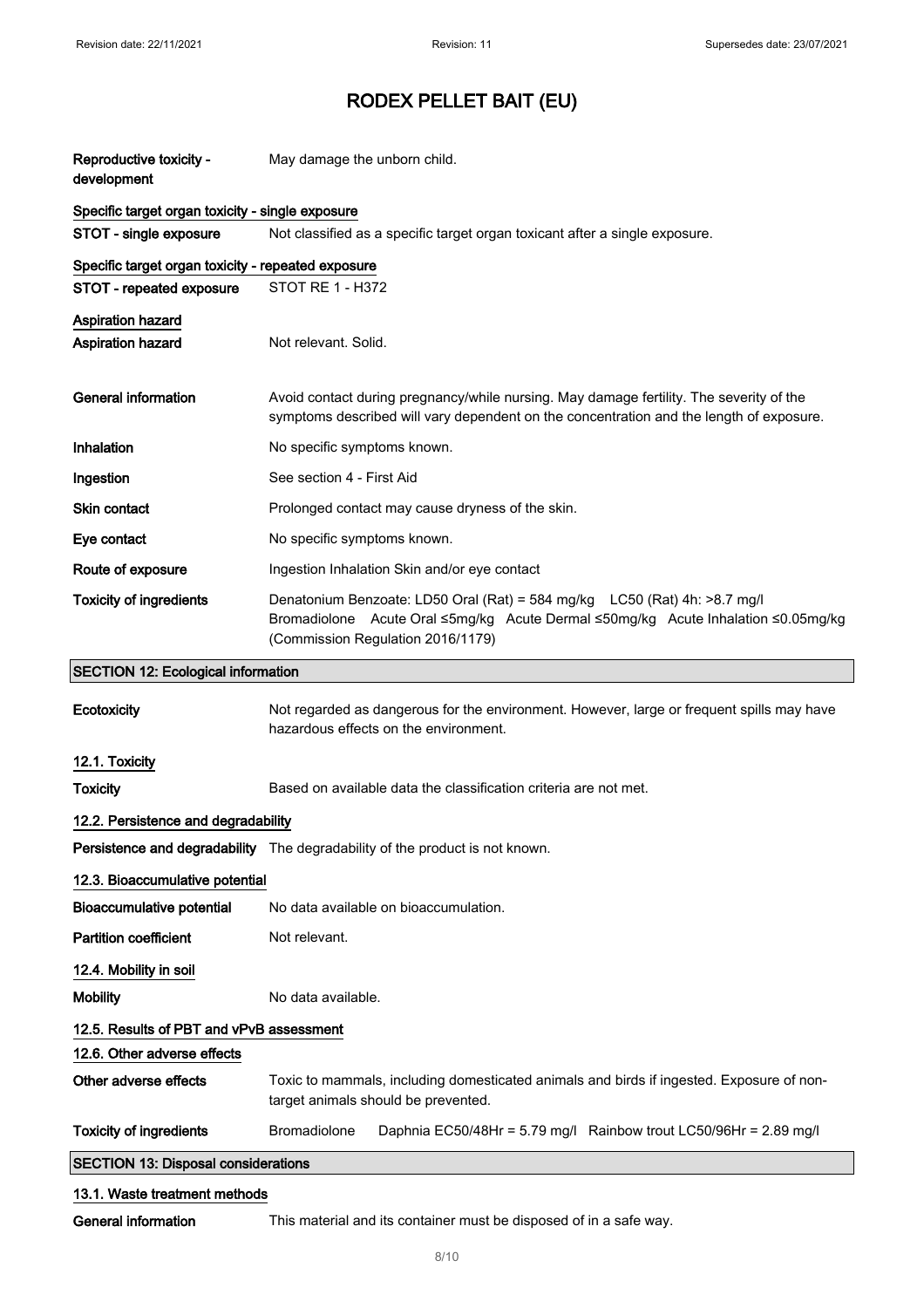| Waste class      | Waste disposal key number from EWC is 20 01 19 (Pesticides)                                                                                                               |
|------------------|---------------------------------------------------------------------------------------------------------------------------------------------------------------------------|
| Disposal methods | Dispose of in accordance with applicable regional, national, and local laws and regulations.<br>Dispose of Contaminated packaging as unused product unless fully cleaned. |

## SECTION 14: Transport information

General The product is not covered by international regulations on the transport of dangerous goods (IMDG, IATA, ADR/RID).

#### 14.1. UN number

Not applicable.

### 14.2. UN proper shipping name

Not applicable.

### 14.3. Transport hazard class(es)

No transport warning sign required.

### 14.4. Packing group

Not applicable.

### 14.5. Environmental hazards

# Environmentally hazardous substance/marine pollutant

No.

### 14.6. Special precautions for user

Not applicable.

### 14.7. Transport in bulk according to Annex II of MARPOL and the IBC Code

### Transport in bulk according to Not applicable. Annex II of MARPOL 73/78 and the IBC Code

### SECTION 15: Regulatory information

#### 15.1. Safety, health and environmental regulations/legislation specific for the substance or mixture

| National regulations | Health and Safety at Work etc. Act 1974 (as amended).<br>The Carriage of Dangerous Goods and Use of Transportable Pressure Equipment<br>Regulations 2009 (SI 2009 No. 1348) (as amended) ["CDG 2009"].<br>EH40/2005 Workplace exposure limits.                                                                                                                                                                                                                       |
|----------------------|----------------------------------------------------------------------------------------------------------------------------------------------------------------------------------------------------------------------------------------------------------------------------------------------------------------------------------------------------------------------------------------------------------------------------------------------------------------------|
| EU legislation       | Regulation (EC) No 1907/2006 of the European Parliament and of the Council of 18<br>December 2006 concerning the Registration, Evaluation, Authorisation and Restriction of<br>Chemicals (REACH) (as amended).<br>Commission Regulation (EU) No 2015/830 of 28 May 2015.<br>Regulation (EC) No 1272/2008 of the European Parliament and of the Council of 16<br>December 2008 on classification, labelling and packaging of substances and mixtures (as<br>amended). |

## 15.2. Chemical safety assessment

No chemical safety assessment has been carried out.

#### Inventories

EU - EINECS/ELINCS

None of the ingredients are listed or exempt.